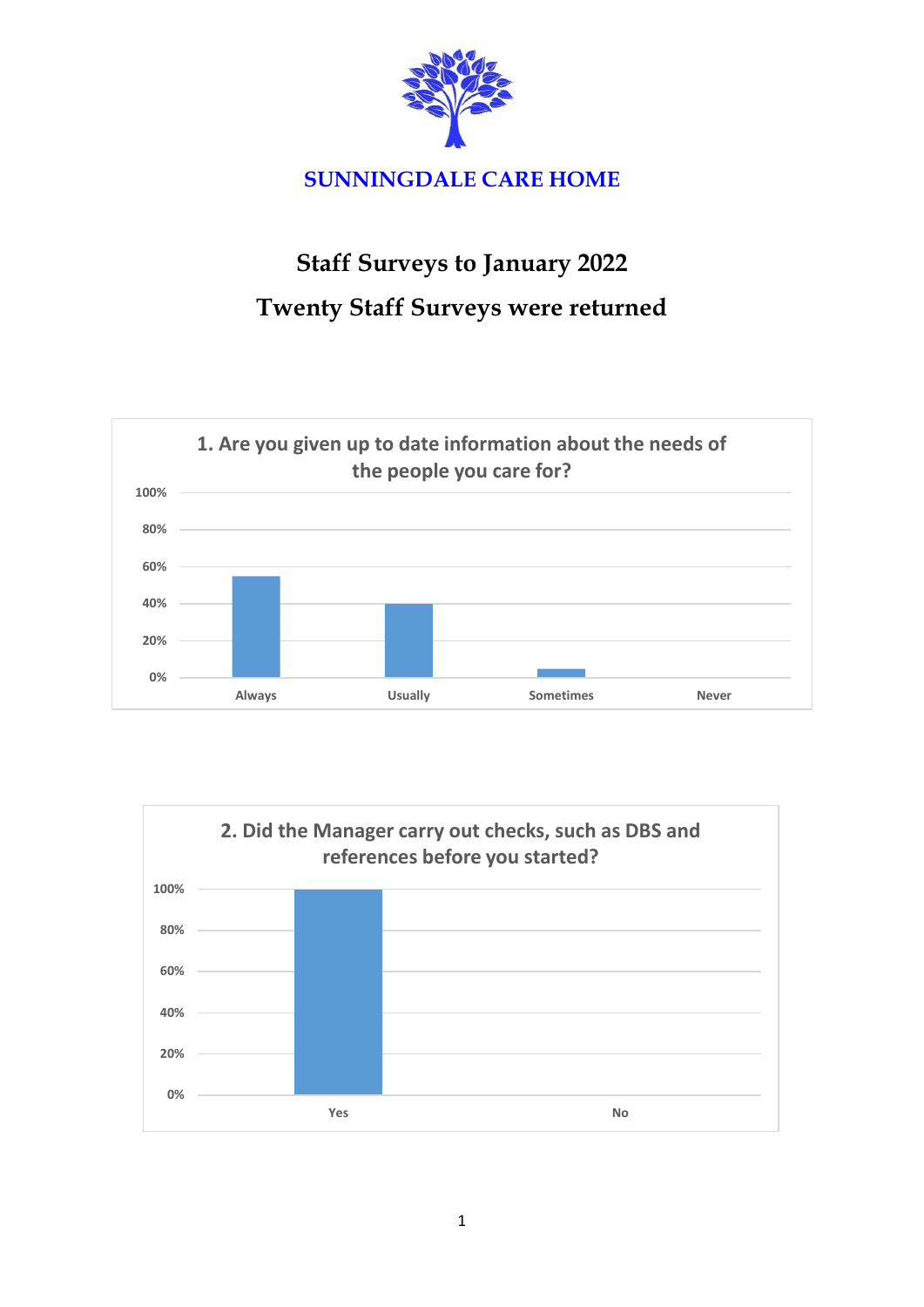



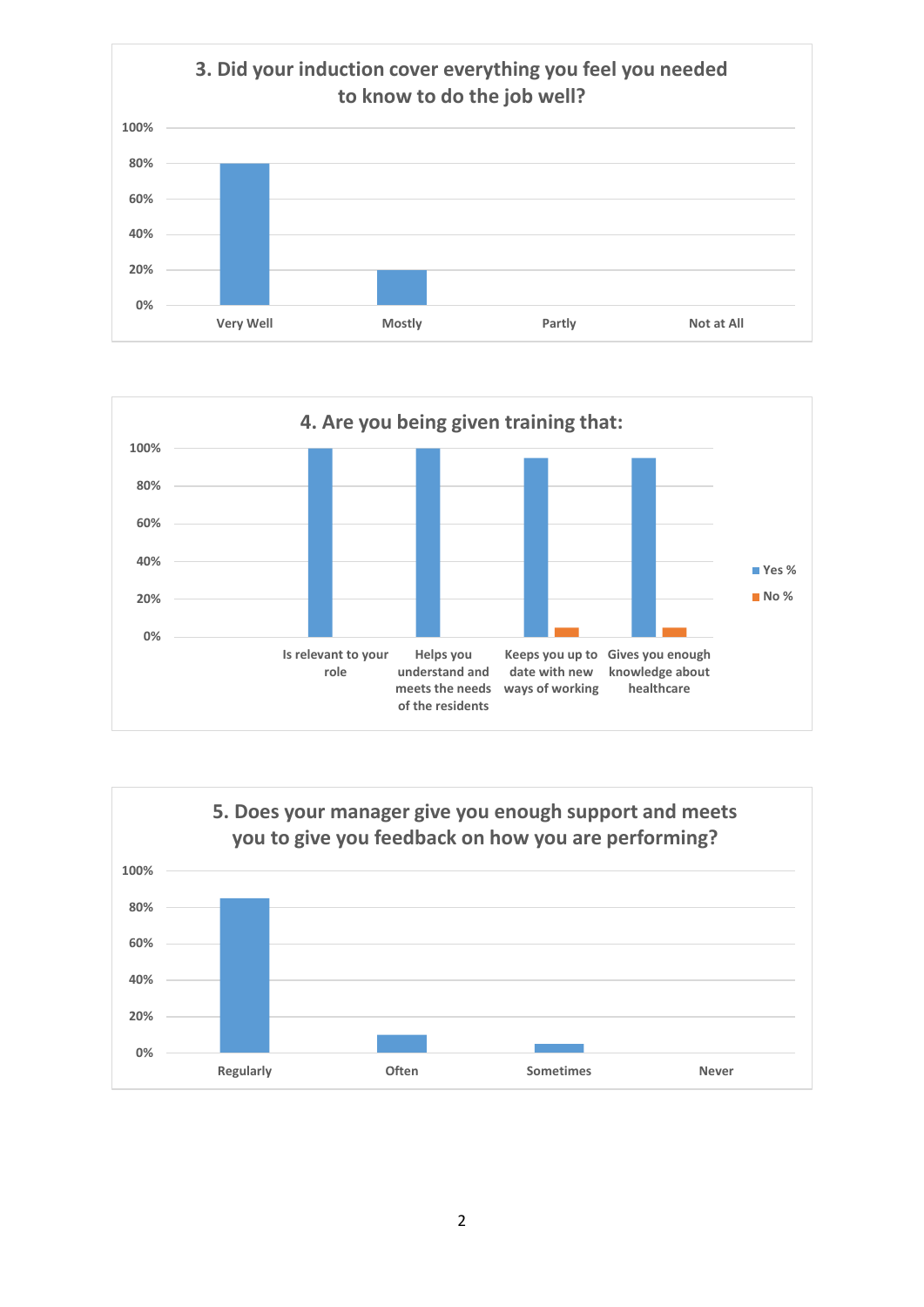



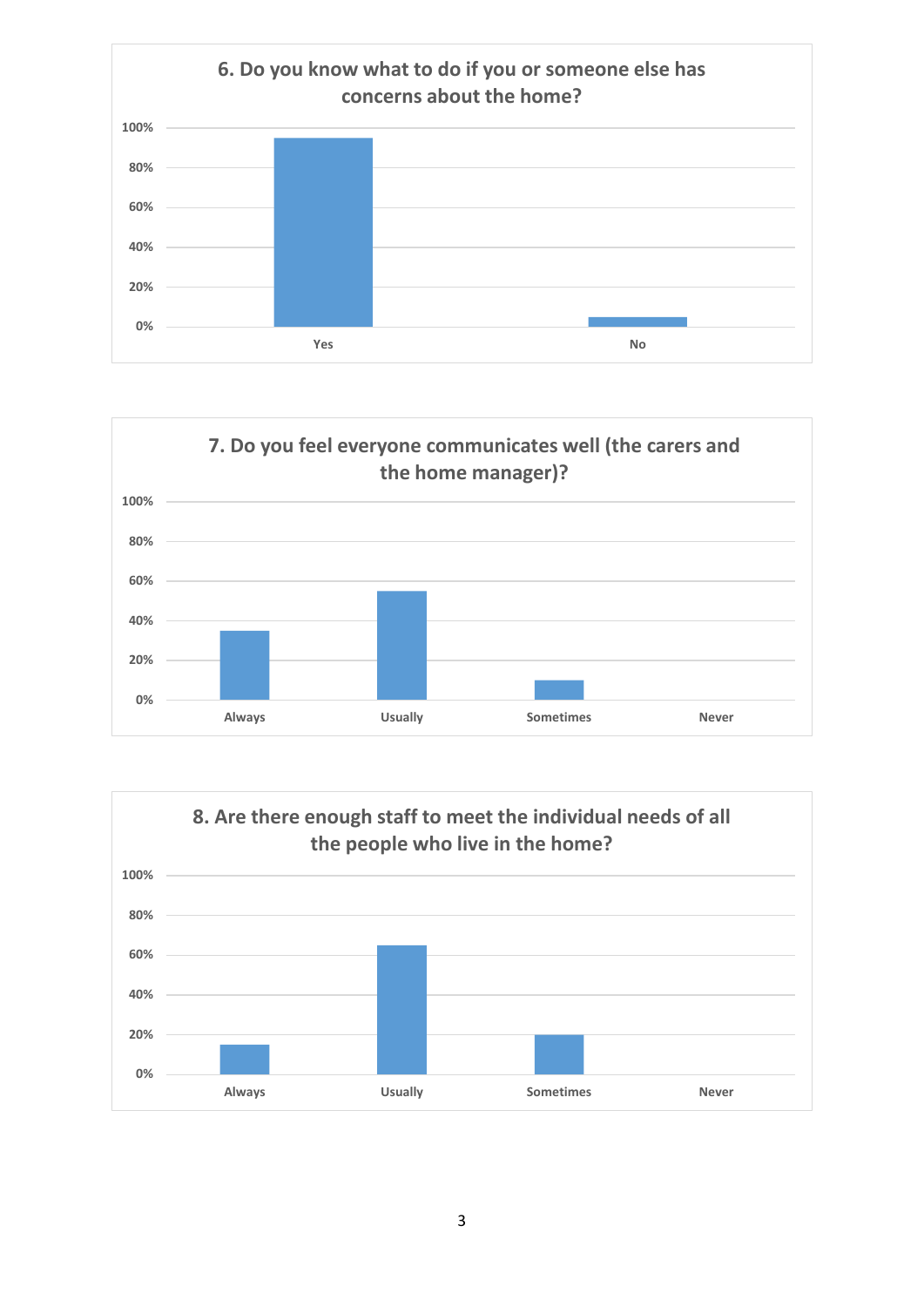



## **11 What does the home do well?**

The staff are very friendly and caring. The team works well together. There is support if

- \* I'm struggling with anything. The manager is approachable and always shows a willingness to listen to concerns. I also love that I am valued and respected in my role. My preferences are also accommodated, which is great.
- \* Provides a high standard of care.
- \* Offers training. Offers support. Looks properly after their residents.
- \* Ensures residents feel staff and well looked after.
- \* The residents get excellent care and are happy. Activities. Promoting and offering choice. Training opportunities.
	- Keep residents at forefront of the care. Works well as a team, covering on all areas to
- \* support each other. Restarted physical training as Covid allows not just online courses. Listens to new ideas as well as complaints. Give positive encouragement.
- The home seems a very happy place to be. Residents always come first. The staff including management, carers, domestics, cooks, maintenance & admin treat
- \* residents well with dignity & care remaining positive and supportive towards their individual needs and are also supportive of each other. Management are great.